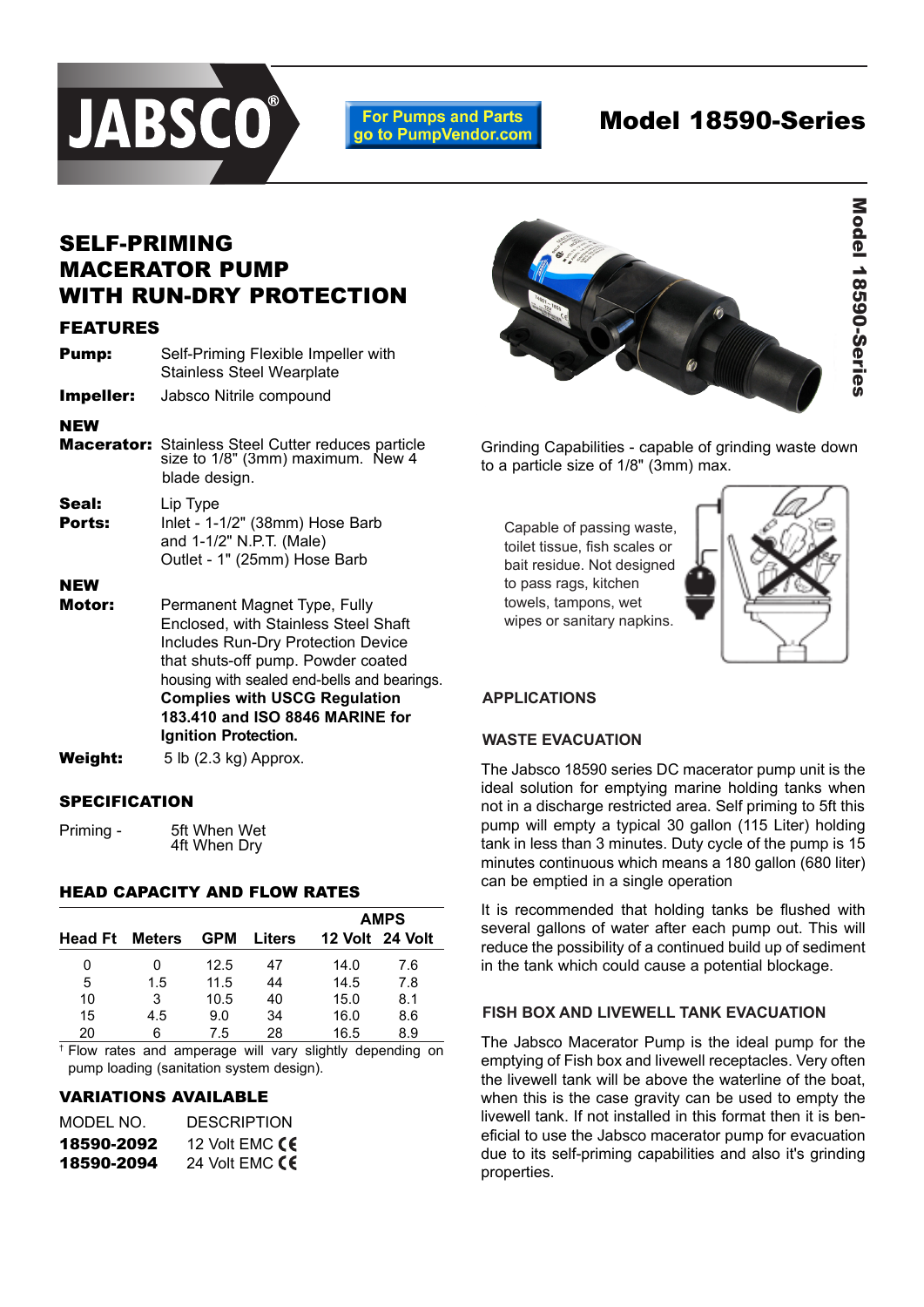Fish boxes are typically mounted into the floor of the vessel and are very often below the waterline or only partially above the waterline. Again the Jabsco Macerator pump has the characteristics that lend themselves to this application. The bait residue particles of ice, fish scales and anything else that could potentially be found in the Fish-Box will be easily passed buy the Jabsco Macerator Pump, and the self priming capabilities are perfect for fish box installations common to many of today's sports fishing boats.

#### GENERAL INSTALLATION SUGGESTIONS

The pump can be mounted in any orientation without loss of performance. It is however recommended that if the pump is mounted vertically then the pump head be mounted below the motor (pump head facing downwards)

Use the rubber grommets provided to absorb vibration

The Macerator pump can be screwed directly into a 1-1/2" (38mm) NPT tank flange or female pipe fitting. If attaching the inlet port to a pipe fitting it may require removal of the hose barbed port, this can be done using a hacksaw. Wrap port threads with a couple of wraps of Teflon tape and screw the pump assembly into the pipe fitting. Tighten hand tight, do not over tighten.

Please Note: An air leak anywhere in the suction side of the plumbing system can cause extended dry running. All suction connections must be air tight and free of sharp bends or restrictions. If a deck fitting is installed for dockside pump-out and connected to the suction hose of the macerator by means of a tee fitting (without a Y-Valve), it too must be air tight to ensure proper priming.

Use minimum 1" (19mm) ID hose for discharge and connect to thru-hull fitting located approximately 4-6 inches above waterline.

NOTICE: The discharge thru-hull may be positioned below the waterline only if the discharge hose has a vented loop fitting installed at least 8" above the waterline at all angles of heel or trim. Consult with a qualified marine plumber.



#### INSTALLATION FOR WASTE APPLICATIONS

Although the Jabsco Macerator pump can be installed at any convenient point in the waste discharge system, it is recommended that it be installed as close to the holding tank as possible, this will increase the performance of the pump. It is also recommended that the switch used to control the macerator be mounted close enough to the pump that it can be heard whilst in operation, this will allow the operator to hear a change in pump noise when the unit has finished pumping the tank dry. The pump then should be turned off; this will further increase the life of the pump.

#### **INSTALLATION FOR FISH BOX AND LIVEWELL INSTALLATION FOR FISH BOX AND LIVEWELL APPLICATIONS APPLICATIONS**

As with the waste application the Jabsco Macerator Pump can be installed at any convenient point between the fishbox/livewell receptacle and the discharge port. It is recommended that it be installed as close to the tank as possible, this will increase the performance of the pump. It is also recommended that the switch used to control the macerator be mounted close enough to the pump that it can be heard whilst in operation, this will allow the operator to hear a change in pump noise when the unit has finished pumping the tank dry. The pump then should be turned off; this will further increase the life of the pump.

# **ELECTRICAL ELECTRICAL**

Wire the unit in an Independent Circuit Consult the wiring table for fuse and wire size Consult the wiring diagram for connections

# **WIRING TABLE WIRING TABLE**

| <b>VOLTAGE</b> | AMP<br>DRAW | FUSE.<br>SIZE. | WIRE SIZE PER FEET OF RUN*<br>$0.10$ , $10.15$ , $15.25$ , $25.40$ , $40.60$ |
|----------------|-------------|----------------|------------------------------------------------------------------------------|
| $12$ Vdc       | 16          | 20             | # $16(1.5)$ # $14(2.5)$ # $14(2.5)$ # $12(4)$ # $6(16)$                      |
| 24 Vdc         | x           | 15.            | # 18(1) # 16(1.5) # 16(1.5) # 14(2.5)# 10(6)                                 |

\* Length of run is total length of the circuit from the power source to product and back to ground. Wire sizes listed are SAE guage and metric millimeters.

#### **Wiring Diag ram**

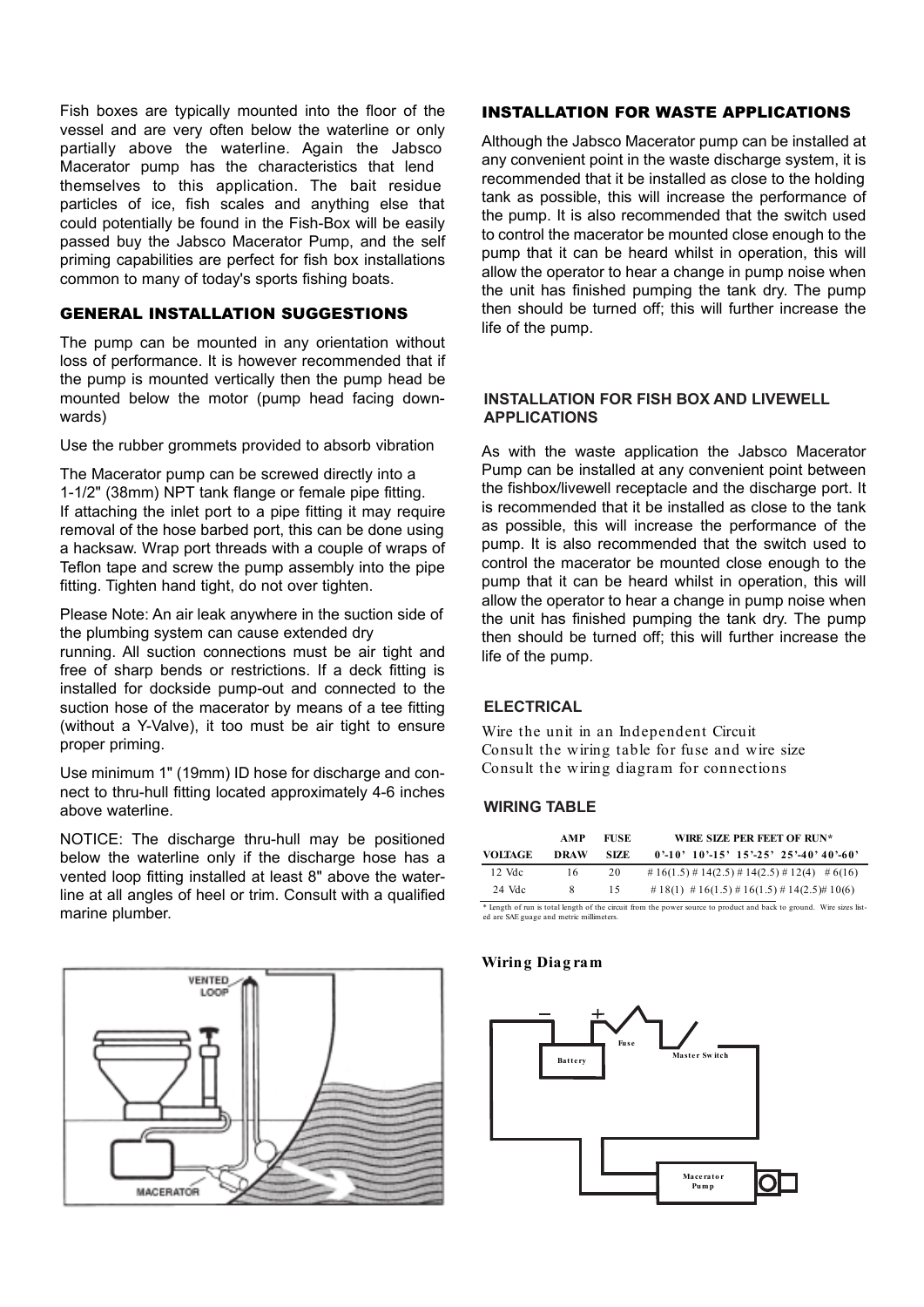

## PARTS

| Kev | <b>Describtion</b>         | Qty. | Part No.     |
|-----|----------------------------|------|--------------|
| 1a  | <b>Bolt Short</b>          | 2    | See bolt kit |
| 1b  | <b>Bolt Long</b>           | 2    | See bolt kit |
| 2   | <b>Macerator Housing</b>   | 1    | 18594-1000   |
| 3   | Chopper Plate with Locknut | 1    | 37056-2000   |
| 4   | Wearplate, Large           |      | 18597-1000   |
| 5   | Gaskets (2 each per kit)*  |      | 18596-1000   |
| 6   | Impeller*                  |      | 6303-0003    |
| 7   | Wearplate, Small           |      | 12316-1002   |
| 8   | Body*                      |      | 18593-1000   |
| 9   | Seal*                      |      | 1040-0000    |
| 10  | Slinger                    |      | 6342-0000    |
| 11  | Motor 12 Volt              |      | 17246-1012   |
|     | Motor 24 Volt              |      | 17246-1024   |
| 12  | Grommets (Set of 4)        |      | 92900-0120   |
|     | Service Kit                |      | 18598-1000   |
|     | <b>Bolt Kit</b>            |      | 17288-1000   |

\*These parts are supplied in 18598-1000 Service Kit.

#### **Tools required for Macerator Service**

- **5/16 wrench or nut driver**
- 7/16 wrench or nut driver
- Medium strength Loctite ( Blue )
- Sharp blade to remove old gasket material
- Marker to make an alignment mark

#### studs. Insert a thin bladed 9/32" (7mm) ignition wrench behind the **Macerator Servicing**

- received between  $\frac{1}{2}$  and  $\frac{1}{2}$  and  $\frac{1}{2}$  and  $\frac{1}{2}$  shaft to prevent to prevent to prevent to prevent to prevent to prevent to prevent to prevent to prevent to prevent to prevent to prevent to prevent to p 1. Use marker to make an alignment mark on the macerator housing (key 2) the large wear plate (key 4), the body  $(\mathcal{N}\mathcal{O})$  and the motor  $(\mathcal{N}\mathcal{O})$  from the prevention turning from the prevention of  $\mathcal{O}$ (key 8) and the motor (key 11).
- 2. Remove 4 bolts (key 1a & 1b) from the macerator housing  $f(\text{key 2})$ , using a 5/16 wrench.
- 3. Remove the macerator housing (key 2) from the body.
- 4. Remove the nut and chopper plate (key 3) using a 7/16 wrench from the motor shaft. The shaft can be prevented from turning by inserting a flat blade screw driver into slot at the opposite end of the motor. (rubber cap may need to be removed.)
- 5. Remove the 2 paper gaskets (key 5) and the large wear place ( $N_y$  +) noth between the material nodsing ( $N_y$ ) and the body (key 8). Clean off old gasket material  $2)$  and the body (Key 0). Olean bir old gasKet material from the large wear plate (key 4) using a sharp blade plate (key 4) from between the macerator housing (key and save the wear plate.
- and save the wear plate.<br>6. Remove the body (key 8) from the motor (key 11).
- For Nembre the body (key 8), then the motor (key 11).<br>7. Discard the body (key 8), the impeller (key 6) and the small wear plate (key 7).
- 8. Remove the slinger (key 10) from the motor shaft and body with the lip pointing the impeller bore. Press,  $\mathbf{p}_i$  is the impeller bore. Press,  $\mathbf{p}_i$ save.

the starlock washer into the seal bore with the concave Note: If reconditioning macerator pump with a service kit, (Part No.18598-1000), it is not necessary to remove the slinger when servicing the pump.

#### screw two longer studs into the tapped holes in the  $Maccerator$   $ASsemoly$ **Macerator Assembly**

- 1. Install the slinger (key 10) onto the motor shaft.
- 2. Install the body (key 8) onto shaft with the discharge in the desired direction. the desired direction.
- 3. Install the small wear plate (key 7) into the body (key 8).
- 4. Install a new impeller (key 6) into the body (key 8) by flexing the blades to either side. The blades will correctly orientate themselves when the pump is turned on.
- 5. Install first gasket (key 5), the large wear plate (key 4) followed by the second gasket (key 5). Align the gaskets and the wear plate with the cut-out on the body.
- 6. Align the chopper plate (key 3) with the drive tab and the flat section on the motor shaft.
- 7. Install the nut (key 3) onto the motor shaft. Hold the shaft with a flat blade screw driver, on the opposite side of the motor, to prevent the shaft from turning when tightening the nut. Torque the nut to 18-20 in/lbs. using a 7/16 wrench.
- 8. Install the macerator housing (key 2) over the chopper plate (key 3). Add Loctite to all of the bolts and line up the holes for the macerator housing (key 2), gaskets (key 5), large wear plate (key 4), and the body (key 8) to the motor (key 11) motor (key 11).
- $s_{\rm max}$  screw to plink of the plink matrix models units 9. Be sure to align all of the alignments marks made using the account of the alignments marks made using the marker during disassembly.
- 10.Tighten all 4 bolts on the macerator housing using a 5/16 wrench. Torque all bolts to 16-18 in/lbs.